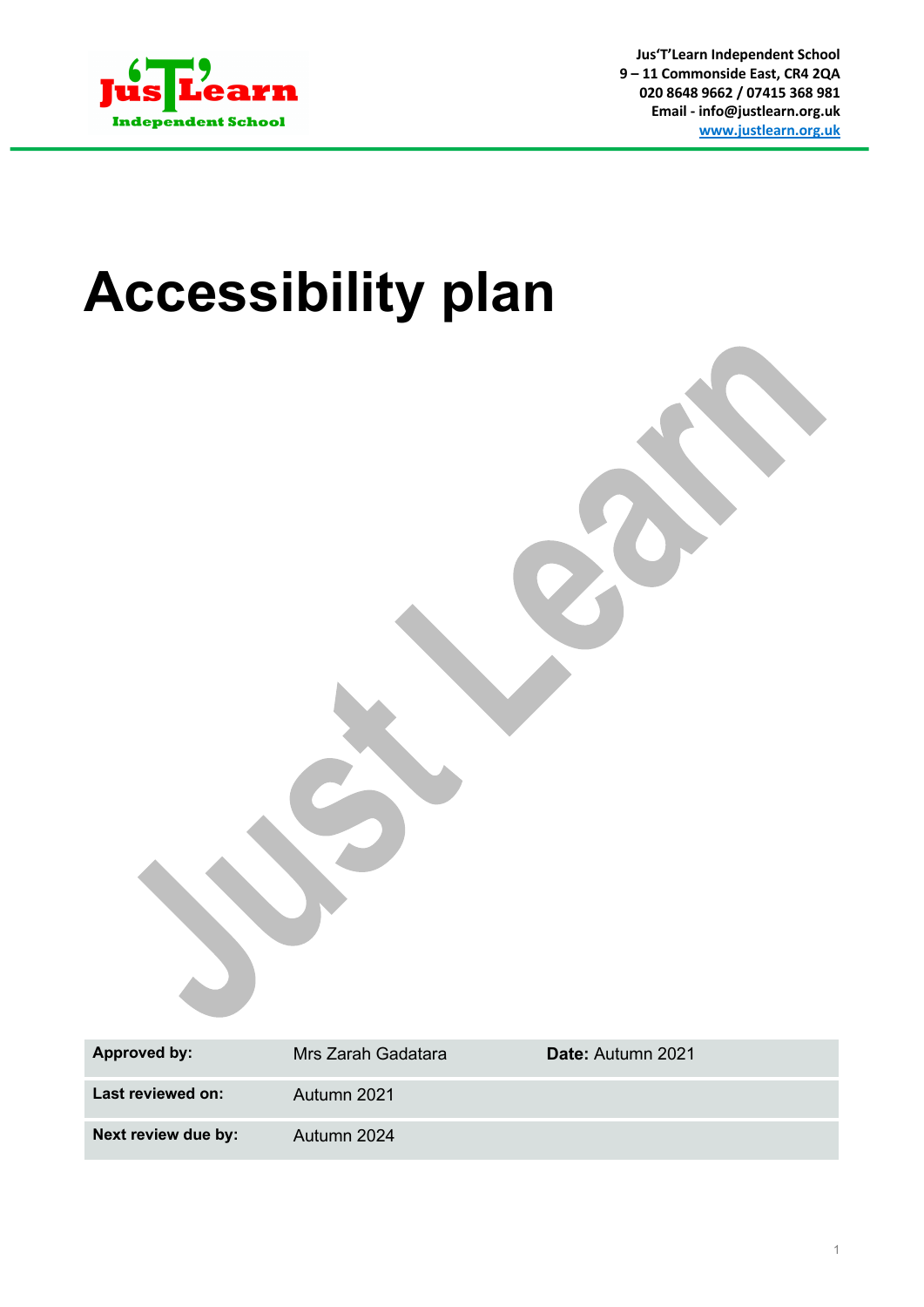

# **Contents**

# **1. Aims**

Schools are required under the Equality Act 2010 to have an accessibility plan. The purpose of the plan is to:

- $\geq$  Increase the extent to which disabled pupils can participate in the curriculum
- Improve the physical environment of the school to enable disabled pupils to take better advantage of education, benefits, facilities and services provided
- Improve the availability of accessible information to disabled pupils

Our school aims to treat all its pupils fairly and with respect. This involves providing access and opportunities for all pupils without discrimination of any kind.

# **Philosophy**

At Jus'T'Learn we believe that the quality education for all children can be defined through developing a culture of inclusion and acceptance, in which all members of the school community are valued equally, treated with respect and provided with equal opportunities. This can be achieved by encouraging the development of inclusive cultures, producing inclusive policies and supporting the development of inclusive values practices. Pupils, Parents and staff should work together with specialist support agencies and services to remove barriers, which restrict full access to education for all members of the school community. To achieve this, staff, pupils and parents must feel confident that inclusion is beneficial for the development of the child, and equal importance must be given to ensuring that no pupil's education is impaired.

# **Key Objectives**

To reduce and where possible eliminate barriers to accessing the curriculum and participation in the London Borough of Merton and other referring Local Authorities school communities for pupils and to prospective pupils who have a disability. Our aim is to create an environment whereby, so far as is reasonable and practical, each and every person (whether visiting or attending) can move freely around all the buildings and can experience all we have to offer.

# **Principles**

Compliance with DDA is consistent with the culture of the London Borough of Merton and its Equal Opportunities Policy. In the operation of the London Borough of Merton SEN policy we affirm our responsibilities under DDA together with any amendments by SENDA. These can be summarised as:

- 1. Not to discriminate against disabled pupils in their admissions and exclusions or the provisions of education and associated activities
- 2. Not to treat disabled pupils less favourably
- 3. To take reasonable steps to avoid putting disabled pupils at a substantial disadvantage
- 4. To publish an Accessibility Plan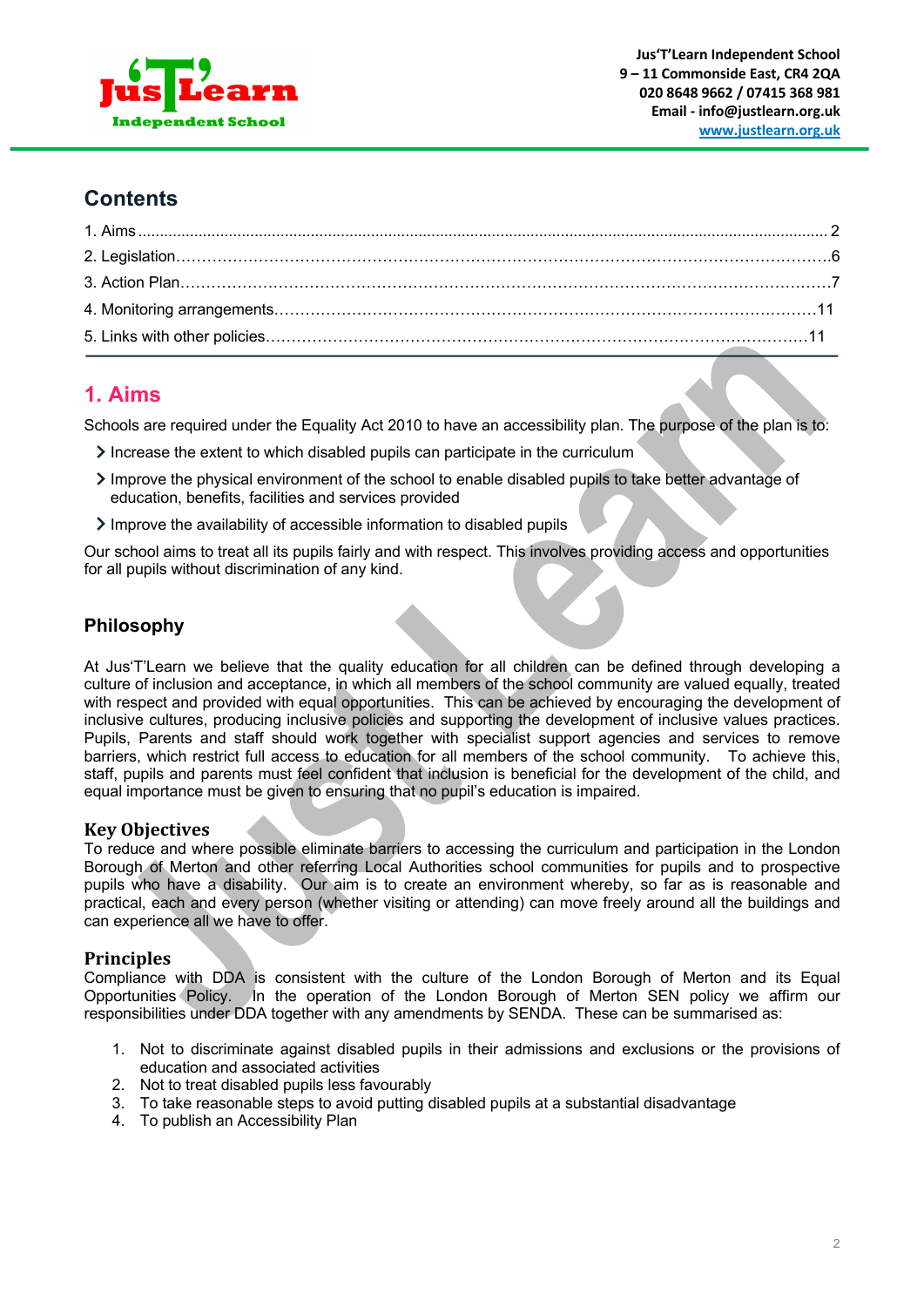

In performing their duties and formulating policies staff will give due regard to the Disability Rights Commission (DRC) Code of Practice dated 2002. Jus'T'Learn fully recognises and values the unique and parental knowledge of their child's disability and the effect of that disability on the ability of their child to carry out some activities commonly and readily carried out by other children of the same age. Jus'T'Learn also recognises and respects the right to confidentiality for parents and children. The school provides all pupils with a broad, balanced and challenging curriculum, differentiated and adjusted in the accordance with the needs of individual pupils and their own learning styles.

Staff who have designated responsibilities for equality at the school liaise closely with parents, staff and referring authorities or schools to ensure that the Individual Educational Plans/Provision Maps' for each child with special needs are relevant.

Training is provided to teachers to enable them to teach and support disabled pupils and pupils with special educational needs. This training is on-going and will be reviewed and adapted to suit the current needs of pupils.

## **The key principles are**

- 1. That teaching will set learning challenges that are suitable and demanding<br>2. That teaching will respond to the learning needs of those being taught
- That teaching will respond to the learning needs of those being taught.
- 3. That barriers to learning will be identified and addressed positively and directly. This will involve the active participation of staff, students and parents where necessary.

#### **Success Criteria**

- To make Staff aware of the implications of catering for pupils with disabilities through CPD and Guest **Speakers**
- Establishing a culture in the school, where the school as a whole is aware of the range of factors which constitute 'disability'
- Offer a wide range of inset training and CPD opportunities for staff to learn about and implement strategies to ensure full participation of pupils with disabilities
- The needs of pupils with disabilities are taken into account in all planning whether the lessons or other school activities or for future building plans and renovations
- The spiritual, moral and cultural development of pupils with disabilities is not compromised

## **Evaluation**

- Staff show awareness in schemes of work, medium term plans and lesson planning
- Improvements are made to the fabric of buildings to cater for pupils and visitors with disabilities as and when circumstances dictate and finances allow
- The school takes measures to ensure that the written materials it produces are accessible in relation to particular individual needs
- So far as is reasonably possible, the curriculum is accessible to pupils with individual needs
- Accessibility Plans are drawn up and implemented for individual pupils with disability , where and when necessary
- Factors affecting pupils with disabilities are seen to be as valuable in discussion as other factors

## **Admissions**

Jus'T'Learn must feel reasonably sure that it will be able to educate and develop a prospective pupil to the best of his or her ability and potential so that there is every chance that the pupil will have a complete, happy, fulfilling and successful quality of education, and emerge as a confident, well-educated young adult ready to take on their role as global citizens. These criteria must continue to be met throughout the pupil's time at the school.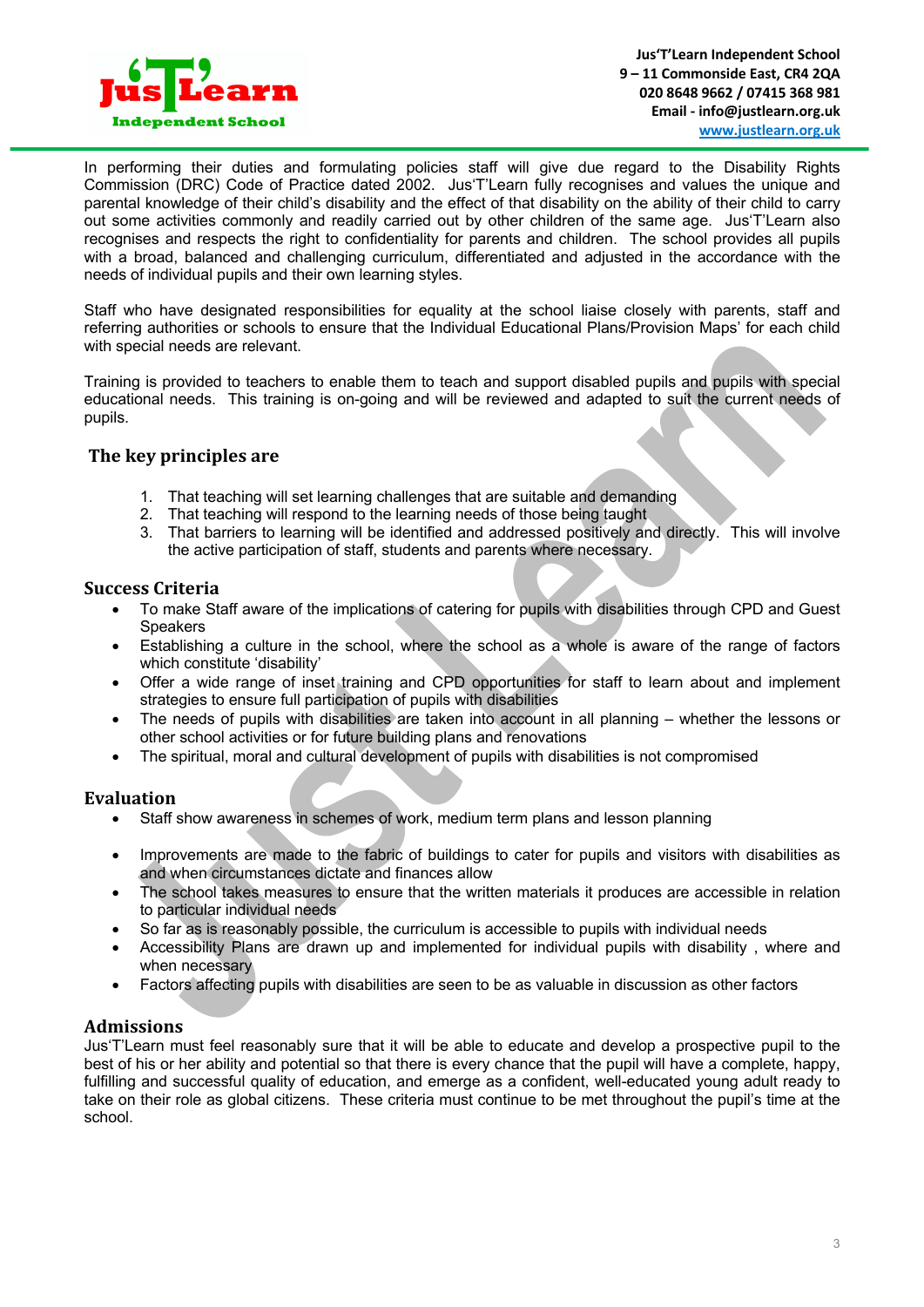

At Jus'T'Learn our policy is to apply these criteria to all pupils and prospective pupils regardless of any disability of which it is aware, subject to its obligation to make reasonable adjustments not to put any pupil or prospective pupil at a substantial disadvantage compared to any pupil who is not disadvantaged because of his or her disability.

Parents of prospective pupils are asked to provide essential information in respect of their children at the time of application. During the admissions process, the school may take such advice and require such assessments as it regards as appropriate. Subject to this, Jus'T'Learn will be sensitive to any requests for confidentiality.

The school is diligent in its efforts to enhance the educational and cultural aspects of a pupil's development during and after their participation in the learning, social and leisure activities of the school. This is regulated through existing policies for Bullying, Equal Opportunities, Child Protection and Behaviour Codes of Conduct.

## **Actions**

## **A) Education and Further Activities**

Jus'T'Learn will take all actions necessary to develop and have access to a number of SEN advisers, specialist teaching advisers and health professionals and will seek their advice in supplementing our own specialist staff.

## **B) School Environment**

In planning and implementing improvements, building developments or site improvements, Jus'T'Learn will take account of the needs of pupils, staff and visitors with physical difficulties and sensory impairment.

# **C) Information Services**

The design and production of literature and information packs Jus'T'Learn will ensure that such publications can be produced in an alternative format when requested or required.

An **Action Plan** is appended to this Policy and this **Action Plan** will form part of the consideration of the following related policies or plans

Building and Site Development Plans Curriculum Policy Equal Opportunities Policy School Development Plan SEN Policy Staff Development plans

## Points to be borne in mind in the implementation of SENDA

- 1. In the forming of plans for academic review days/parents evenings or other admissions related activities they should be held in accessible locations and with the opportunity for prospective disabled students or their parents to disclose in private the nature of the disability and to discuss their support requirements
- 2. A clear arrangement should be known by all staff to ensure that if a disability, specific learning difficulty or significant medical condition is disclosed to them they should contact the appointed SEN coordinator. They would accurately record the information and within the limits of confidentiality would be responsible for ensuring that it is disseminated to those other staff colleagues who may require it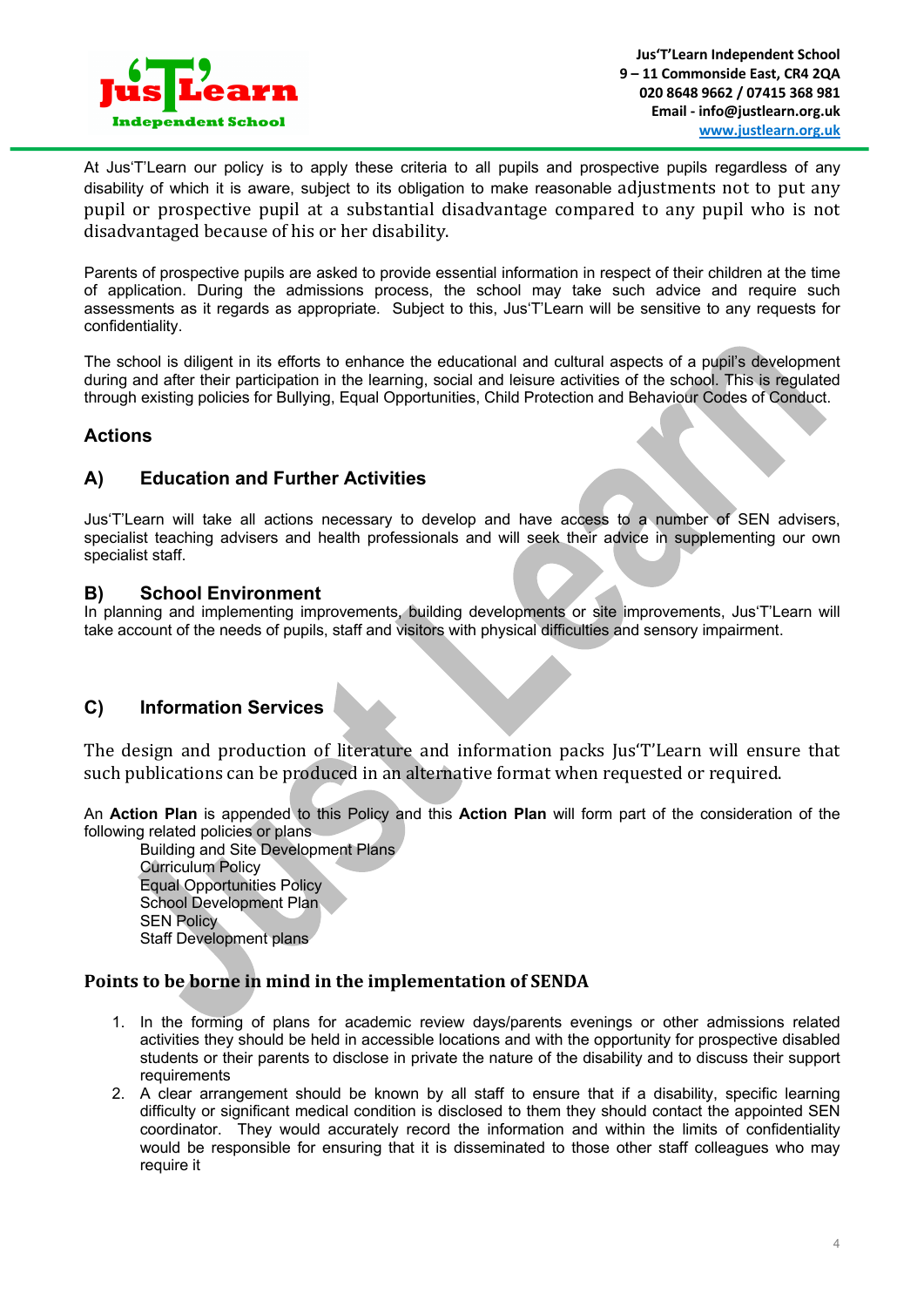

- 3. Staff should be made aware of the resources within the school that are available to them should they feel that a student requires additional assistance
- 4. It is helpful to plan for all teaching material to be prepared in electronic format so that it can be produced in alternative formats.
- 5. The needs of disabled students should be borne in mind in the planning and in curricula and consideration might be given to alternative forms of presentation and assessment.
- 6. Staff development opportunities will be made available to ensure that the teaching practice can meet the learning requirements of individual students.

The plan will be reviewed annually, or more frequently where necessary to ensure that the school plans appropriately for pupils with special educational needs and/or disabilities to improve access

- To the curriculum
- To the physical environment
- To information normally provided in written form

#### The school will consider:

#### **Physical Environment:**

Steps, stairways, exterior surfaces and paving, building entrances and exits, internal and external doors, gates, toilets and washing facilities, lighting, ventilation, lifts, floor-coverings, signs and furniture.

#### **Physical Aids:**

ICT equipment, enlarged computer screens and keyboards, concept keyboards, switches, specialist desks and chairs and portable aids for pupils with poor hand/eye skills, such as robust scientific glassware and special pens and pencils.

## **Information:**

Timetables, textbooks, handouts and information about school events e.g., language, large text, illuminated text, Braille, audiotape, lip speaking and sign language.

#### **Monitoring**

This policy will be monitored regularly by the Director, SENCO, Curriculum Officer, Board of Trustees.

The plan will be made available online on the school website, and paper copies are available upon request.

Our school is also committed to ensuring staff are trained in equality issues with reference to the Equality Act 2010, including understanding disability issues.

The school supports any available partnerships to develop and implement the plan.

Our school's complaints procedure covers the accessibility plan. If you have any concerns relating to accessibility in school, the complaints procedure sets out the process for raising these concerns.

We have included a range of stakeholders in the development of this accessibility plan, including staff and board of trustees and referring agencies (if appropriate).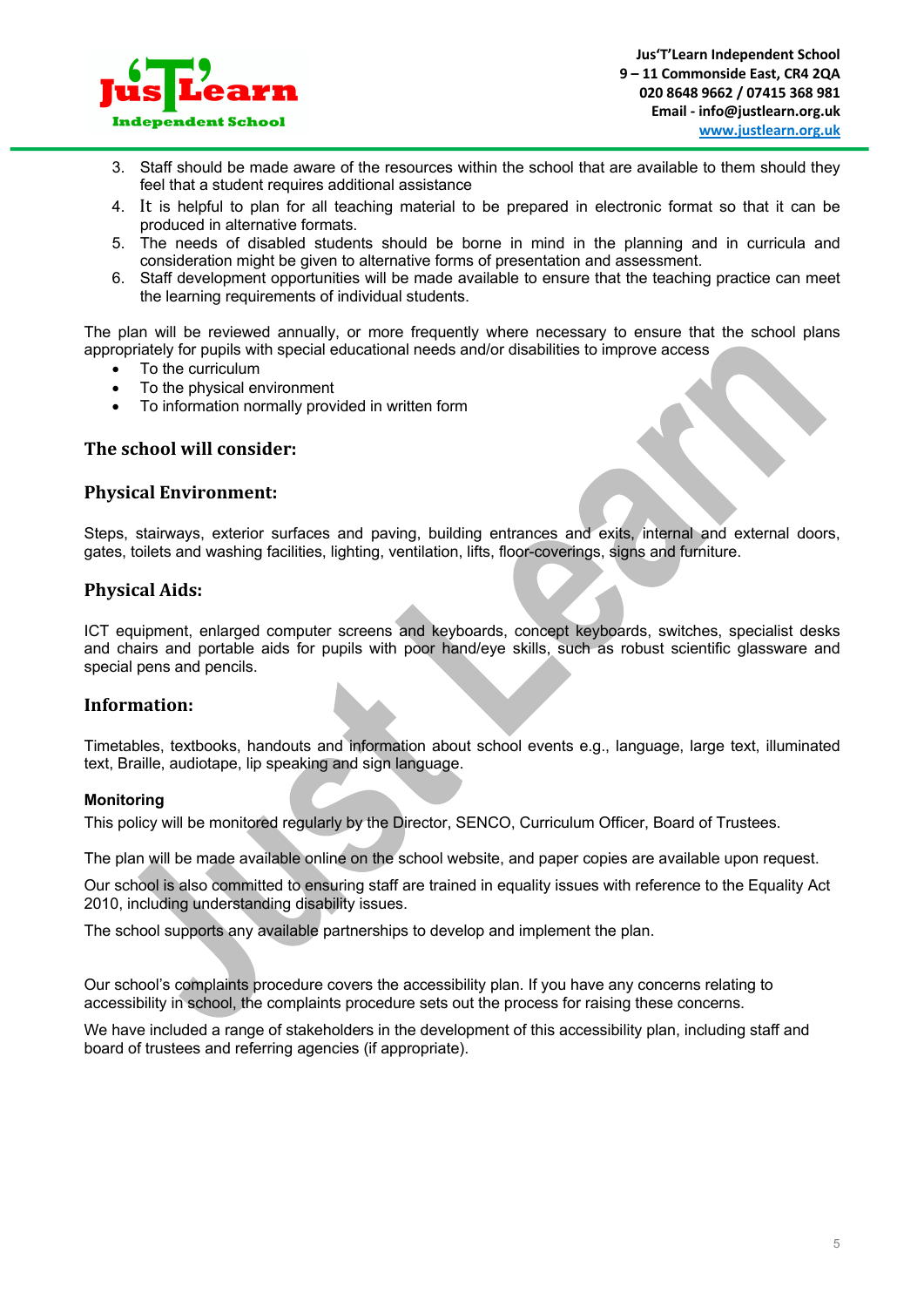

# **2. Legislation and guidance**

This document meets the requirements of schedule 10 of the Equality Act 2010 and the Department for Education (DfE) guidance for schools on the Equality Act 2010.

The Equality Act 2010 defines an individual as disabled if they have a physical or mental impairment that has a 'substantial' and 'long-term' adverse effect on their ability to undertake normal day to day activities.

Under the Special Educational Needs and Disability (SEND) Code of Practice, 'long-term' is defined as 'a year or more' and 'substantial' is defined as 'more than minor or trivial'. The definition includes sensory impairments such as those affecting sight or hearing, and long-term health conditions such as asthma, diabetes, epilepsy and cancer.

Schools are required to make 'reasonable adjustments' for pupils with disabilities under the Equality Act 2010, to alleviate any substantial disadvantage that a disabled pupil faces in comparison with non-disabled pupils. This can include, for example, the provision of an auxiliary aid or adjustments to premises.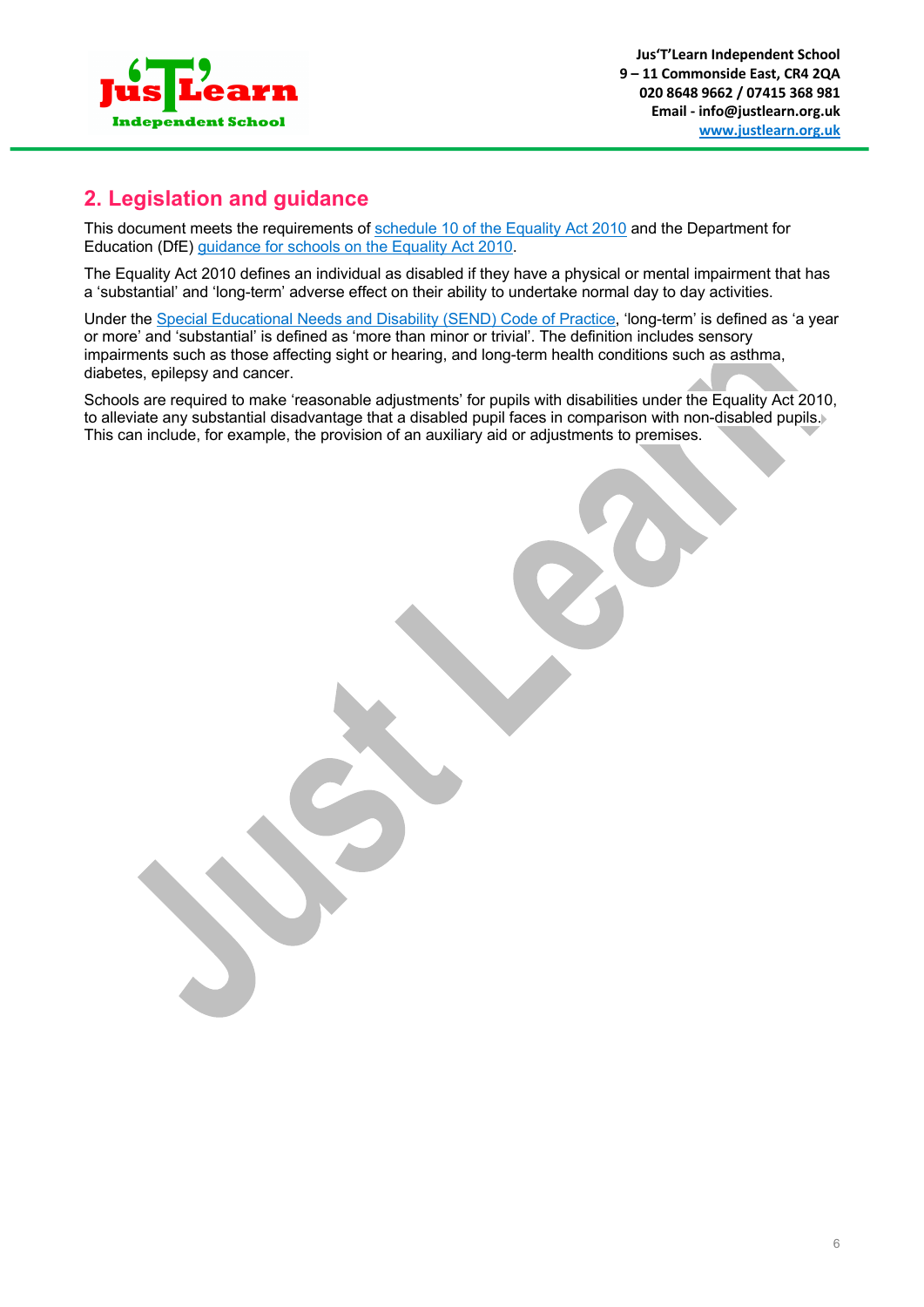

# **3. Action plan**

This action plan sets out the aims of our accessibility plan in accordance with the Equality Act 2010.

| <b>AIMS</b>                                                             | <b>CURRENT GOOD</b><br><b>PRACTICE</b>                                                                         | <b>OBJECTIVES</b>                                                                                                                                                    | <b>ACTIONS TO BE</b><br><b>TAKEN</b>                                                                                                                                                                                                     | <b>PERSON</b><br><b>RESPONSIBLE</b>                          | <b>DATE TO</b><br><b>COMPLETE</b><br><b>ACTIONS BY</b> | <b>SUCCESS</b><br><b>CRITERIA</b>                                                  |
|-------------------------------------------------------------------------|----------------------------------------------------------------------------------------------------------------|----------------------------------------------------------------------------------------------------------------------------------------------------------------------|------------------------------------------------------------------------------------------------------------------------------------------------------------------------------------------------------------------------------------------|--------------------------------------------------------------|--------------------------------------------------------|------------------------------------------------------------------------------------|
| Increase access to<br>the curriculum for<br>pupils with a<br>disability | • Our school offers<br>a differentiated<br>curriculum for all<br>pupils                                        | <b>Long Term</b><br>Curriculum offer is<br>broad and balanced<br>allowing all pupils<br>the opportunity to<br>access a variety of<br>accredited courses              | Reviewed on an<br>annual basis                                                                                                                                                                                                           | <b>SLT</b><br>Staff<br><b>Board of Trustees</b>              | Annually                                               | Improved outcomes<br>for all students                                              |
|                                                                         | • We use resources<br>tailored to the<br>needs of pupils<br>who require<br>support to access<br>the curriculum | <b>Long Term</b><br>All students<br>assessed on entry<br>to the school. Any<br>additional resources<br>or support enabling<br>access to the<br>curriculum identified | <b>Student reviews</b><br>undertaken termly<br>Use of interactive<br>whiteboard and<br>other technology<br>(including PCs,<br>laptops, mobile<br>devices etc.) to<br>improve the access<br>to the curriculum for<br>those who require it | <b>SENCO</b><br><b>Curriculum Officer</b><br>Head of \school | Termly                                                 | Improved outcomes<br>for pupils                                                    |
|                                                                         | • Curriculum<br>progress is<br>tracked for all<br>pupils, including<br>those with a<br>disability              | Short, Medium and<br><b>Long Term</b><br>All pupils tracked<br>through progress<br>monitor                                                                           | All pupil's data is<br>kept up to date by<br>all subject teachers<br>and support staff                                                                                                                                                   | <b>Curriculum Manager</b><br><b>Head of School</b>           | Half-Termly                                            | Pupil's<br>underachieving<br>identified and<br>appropriate<br>strategies allocated |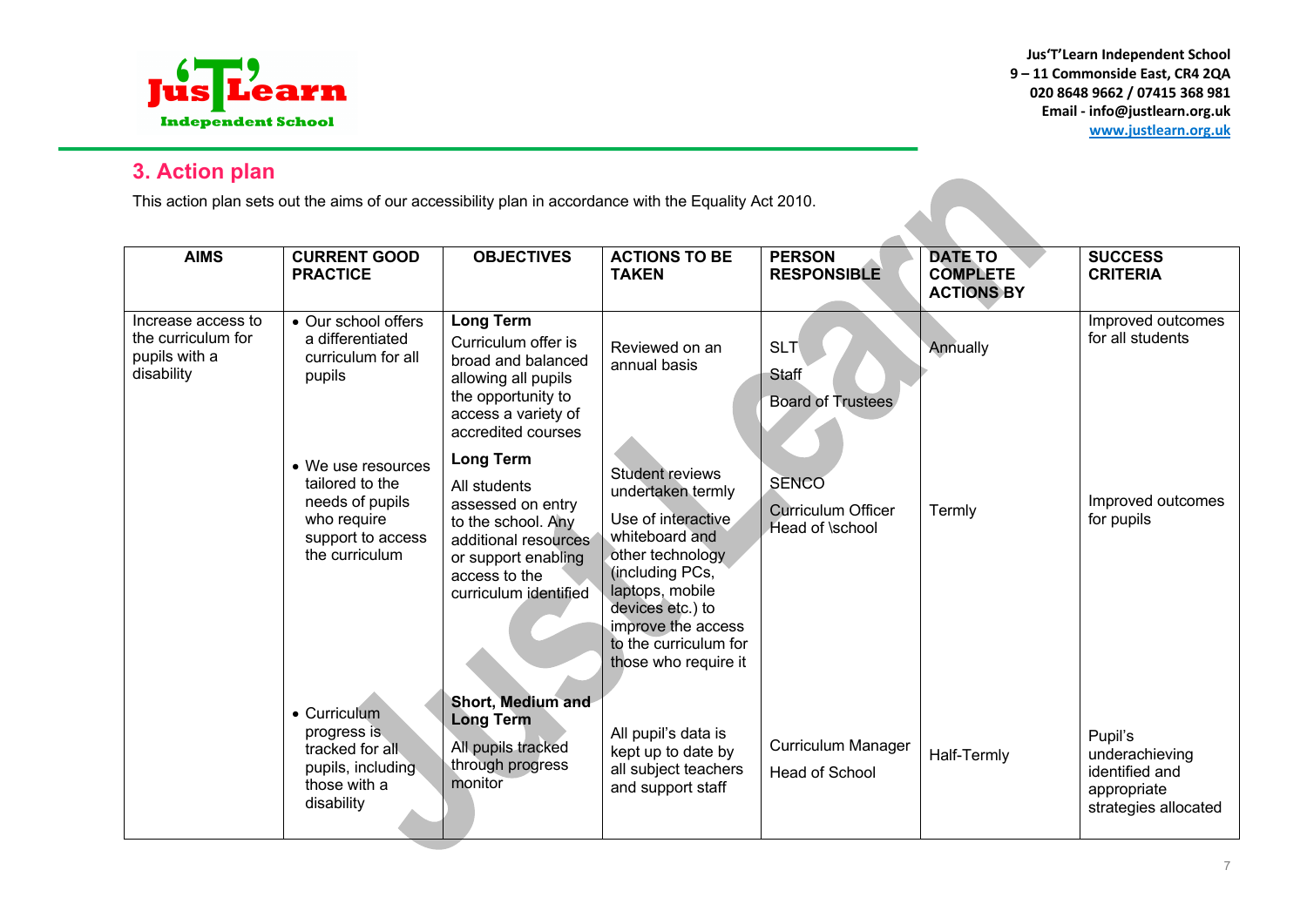

|                                                                  |                                                                                                                                                                       |                                                                                                                                                                                                                                                     |                                                                                                                                |                                                                                                            |                                                                                                                                            | and monitored                                                                       |
|------------------------------------------------------------------|-----------------------------------------------------------------------------------------------------------------------------------------------------------------------|-----------------------------------------------------------------------------------------------------------------------------------------------------------------------------------------------------------------------------------------------------|--------------------------------------------------------------------------------------------------------------------------------|------------------------------------------------------------------------------------------------------------|--------------------------------------------------------------------------------------------------------------------------------------------|-------------------------------------------------------------------------------------|
|                                                                  | • Targets are set<br>effectively and are<br>appropriate for<br>pupils with<br>additional needs                                                                        | Short, Medium and<br><b>Long Term</b><br>Pupils identified<br>through Progress<br><b>Tracker and 2 Stars</b><br>and a Wish strategy                                                                                                                 | Targets set at<br><b>Academic Review</b><br>Days                                                                               | Curriculum Officer<br><b>SENCO</b><br><b>Head of School</b>                                                | Termly                                                                                                                                     | Improved outcomes<br>for pupils                                                     |
|                                                                  | The curriculum<br>is reviewed to<br>ensure it meets<br>the needs of all<br>pupils                                                                                     | <b>Long Term</b><br>Curriculum offer is<br>broad and balanced<br>allowing all pupils<br>the opportunity to<br>access a variety of<br>accredited courses                                                                                             | Reviewed on an<br>annual basis                                                                                                 | <b>Subject Teachers</b><br>Pupils<br><b>Curriculum Officer</b><br>SLT<br>Staff<br><b>Board of Trustees</b> | Annually                                                                                                                                   | Curriculum meets<br>the needs of all<br>students<br>Improved outcomes<br>for pupils |
| Improve and<br>maintain access to<br>the physical<br>environment | The environment is<br>risk assessed to<br>meet the needs of<br>pupils as required.<br>This includes:<br>• Access to the<br>buildings<br>• Access to the<br>classrooms | Short, Medium and<br><b>Long Term</b><br>Individual pupil Risk<br><b>Assessments</b><br>completed prior to<br>starting the school<br>to ensure<br>accessibility to the<br>building and<br>classrooms if the<br>pupils have a<br>physical disability | <b>Risk assessments</b><br>completed when a<br>pupil is referred to<br>the school if the<br>pupil has a physical<br>disability | <b>Director</b><br><b>Deputy Director</b><br><b>Head of School</b><br><b>SENCO</b>                         | Prior to individual<br>pupils starting the<br>school<br>When pupil has<br>started the school<br><b>Academic Review</b><br>Days<br>Annually | Pupil can access the<br>building and<br>classrooms<br>appropriately                 |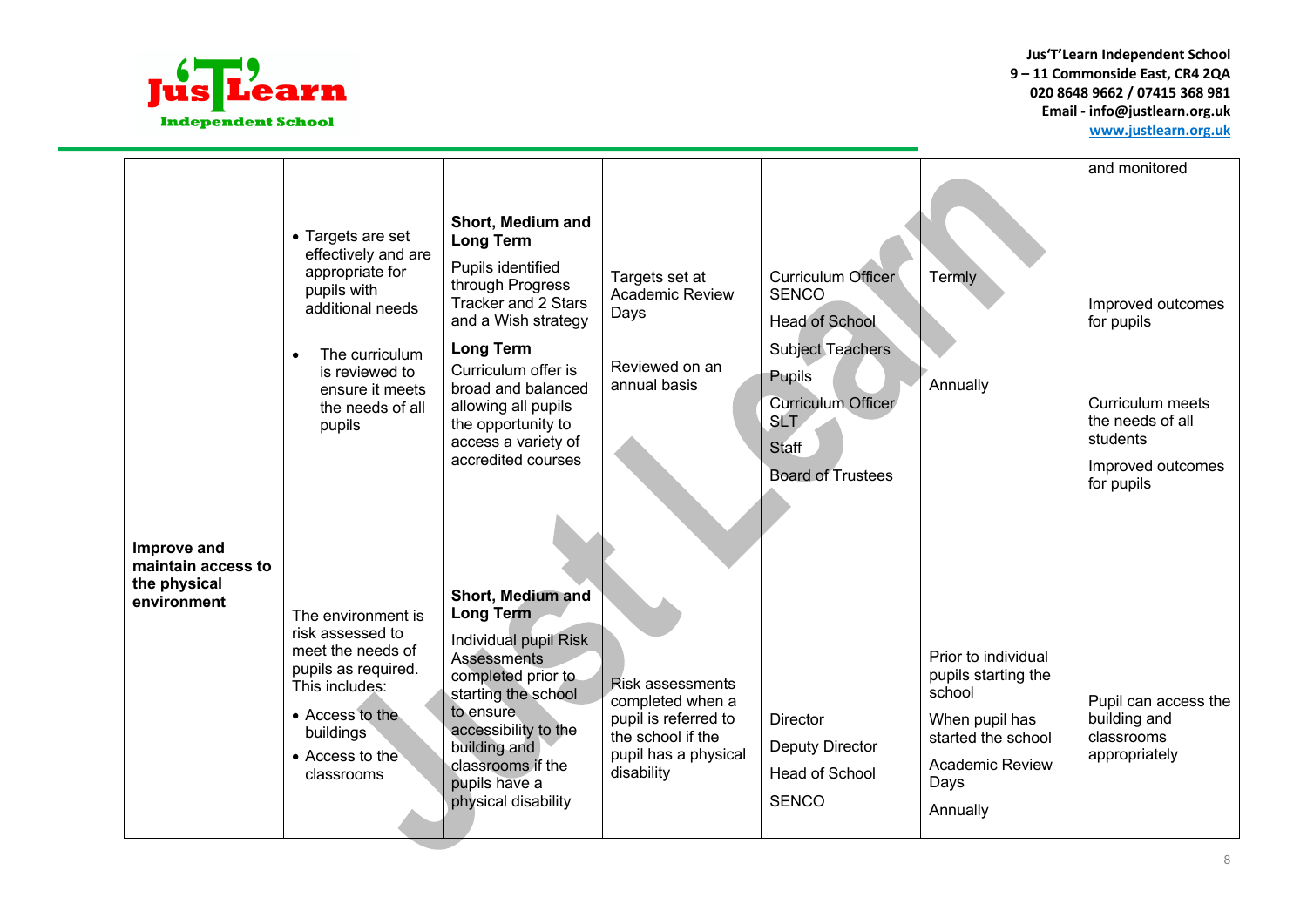

| Improve the<br>delivery of<br>information to<br>pupils with a<br>disability | Our school uses a<br>range of<br>communication<br>methods to ensure<br>information is<br>accessible. This<br>includes:<br>• Allocated<br>individual support<br>• Signage<br>• Writing frames<br>• Large text<br>• Illuminated text<br>• Braille<br>• Audiotape<br>• Lip speaking<br>• Sign language | <b>Short, Medium</b><br><b>Long Term</b><br>Pupil requirements<br>will be assessed<br>and identified prior<br>to entry to the<br>school. | Pupil requirements<br>will be assessed<br>and identified prior<br>to entry to the<br>school.<br>Individual pupil<br>needs will then be<br>accommodated, and<br>the information<br>given to all staff. | <b>SENCO</b><br>Curriculum Officer | Prior to individual<br>pupils starting the<br>school<br>When pupil has<br>started the school<br><b>Academic Review</b><br>Days<br>Annually | Information<br>accessible to pupils<br>Improved outcome<br>for pupils |
|-----------------------------------------------------------------------------|-----------------------------------------------------------------------------------------------------------------------------------------------------------------------------------------------------------------------------------------------------------------------------------------------------|------------------------------------------------------------------------------------------------------------------------------------------|-------------------------------------------------------------------------------------------------------------------------------------------------------------------------------------------------------|------------------------------------|--------------------------------------------------------------------------------------------------------------------------------------------|-----------------------------------------------------------------------|
|                                                                             |                                                                                                                                                                                                                                                                                                     |                                                                                                                                          |                                                                                                                                                                                                       |                                    |                                                                                                                                            |                                                                       |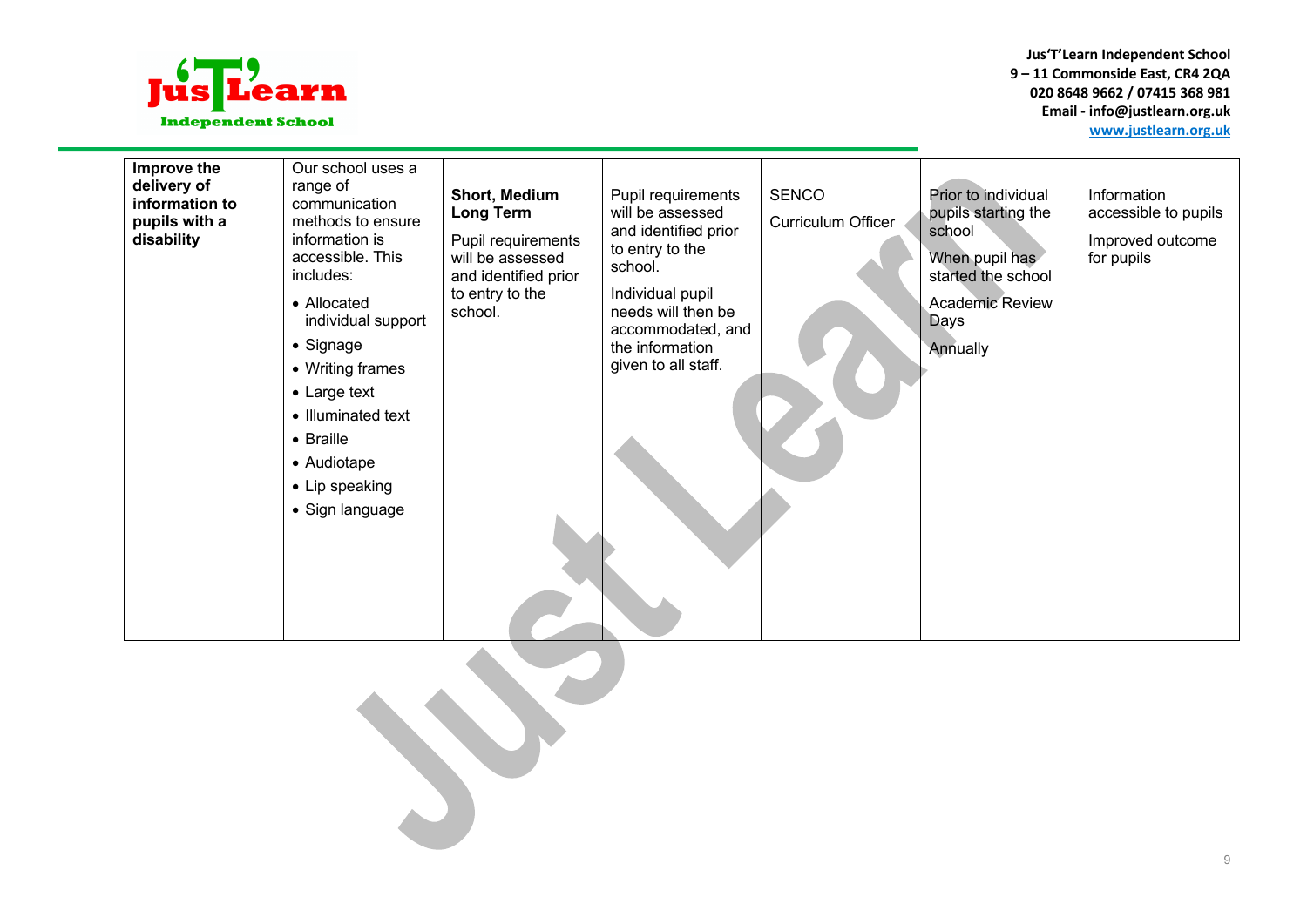